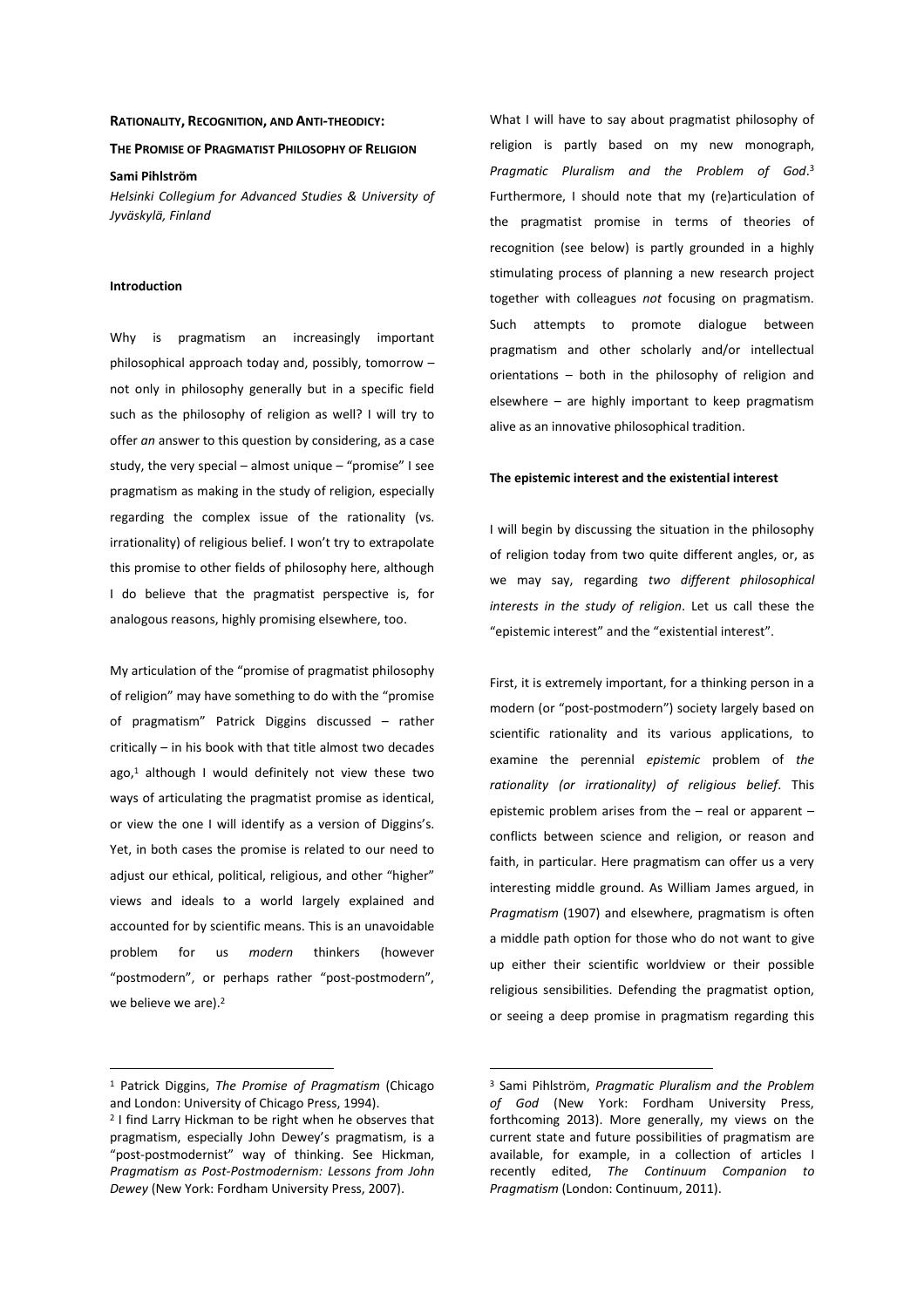epistemic interest, does not entail that one actually defends or embraces any particular religious views; what is at issue here is the *potential philosophical legitimacy* of such views, which leaves room for either embracement or, ultimately, rejection. Thus, pragmatism clearly avoids both fundamentalist religious views and equally fundamentalist and dogmatic (and anti-philosophical) versions of "New Atheism". By so doing, pragmatism in my view does not simply argue for the simplified idea that the "rationality" of religious thought might be some kind of practical rationality instead of theoretical rationality comparable to the rationality of scientific inquiry. On the contrary, pragmatism seeks to reconceptualize the very idea of rationality in terms of practice.

We may formulate this suggestion in a manner familiar from the mainstream debates of contemporary philosophy of religion by saying that pragmatism proposes a middle path not just between reason and faith but between the positions known as *evidentialism* and *fideism*: we should not simply assess religious beliefs and ideas on the basis of religiously neutral evidence (in the way we would generally assess beliefs in science or everyday life), because we do need to understand religion as a special set of practices or language-games; on the other hand, we should not, when rejecting the simplifying evidentialist categorization of religion as little more than poor science, step on a slippery slope ending at the other extreme of fideism, which advances faith in the absence of evidence or reason and consequently in the end hardly leaves any room for a critical rational discussion of religion at all. We might say that pragmatism advances a *liberal form of evidentialism*, proposing to broaden the scope of evidence from the relatively narrowly conceived scientific evidence (which is something that religious beliefs generally, rather obviously, lack) to a richer conception of evidence as something that can be had, or may be lacking, in the "laboratory of life" (to use Hilary Putnam's apt expression).<sup>4</sup> Pragmatism thereby resurrects a reasonable – extended and enriched – form of evidentialism from the extremely implausible, or even ridiculous, form it takes in strongly evidentialist thinkers like Richard Swinburne, without succumbing to a pseudo-Wittgensteinian fideism, or "form of life" relativism. This is one way in which pragmatism seeks, or promises, to widen the concept of rationality itself by taking seriously the embeddedness of all humanly possible reason-use in practices or forms of life guided by various human interests. To take that seriously is to take seriously the suggestion that in some cases religious beliefs may be a "rational" response to certain life situations.

It is extremely important to understand the broadened notion of evidence (and, hence, rationality) in a correct way here. What is crucial is a certain kind of *sensitivity to the practical contexts* within which it is (or is not) appropriate  $-$  or, indeed, rational  $-$  to ask for evidence for our beliefs. This must, furthermore, be connected with a pragmatist understanding of beliefs as *habits of action*: the relevant kind of evidence is something based on our practices and hence inevitably interest-driven. Evidence, or the need to find evidence, may play an importantly different role in these different contexts; moreover, it would be flatly irrational for us to ignore such context-sensitivity. Thus, the pragmatic question must always be how (or whether) evidential considerations *work* and/or satisfy our needs and interests within particular contexts of inquiry. Insofar as such contextuality is not taken into account, the notion of evidence is actually disconnected from any genuine inquiry. This notion, when rationally employed, always needs to respond to a specific problematic situation in order to play a role that makes a pragmatic difference in our inquiries.

<sup>4</sup> On Putnam's pragmatist philosophy of religion, see Niek Brunsveld, *The Many Faces of Religious Truth* (Ph.D. Diss., Utrecht University, 2012); as well as Pihlström, *Pragmatic Pluralism and the Problem of God*, chapter 3.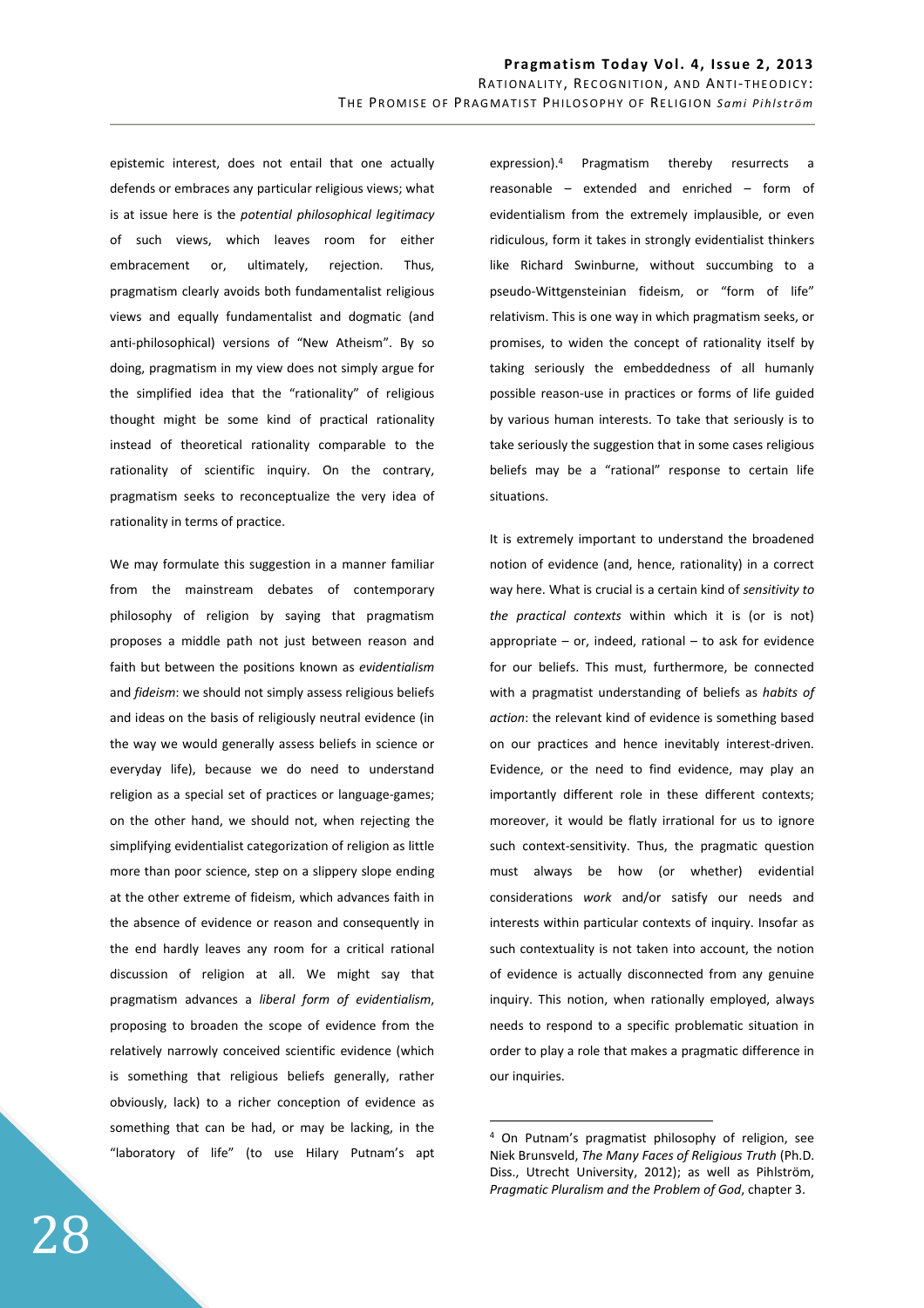It might be objected that, according to pragmatism, religious thought ought to remain *arational* rather than being either rational or irrational. For instance, some of Putnam's views on religion might be understood in this Wittgensteinian fashion,<sup>5</sup> and certainly "Wittgensteinians" like D.Z. Phillips have often been read in this fashion. However, it seems to me that the distinction between arationality, on the one hand, and the rationality vs. irrationality dimension, on the other, is itself based on a prior non-pragmatist understanding of rationality (and, hence, irrationality). If we do not begin from such a non-pragmatist (purely theoretical) conception of rationality but, rather, view rationality itself as practice-involving and practice-embedded all the way from the start, I do not think that we need to resort to the account of religion as "arational". On the contrary, we can understand religious responses to reality as potentially rational – and, therefore, also potentially irrational – in terms of the broader, practice-sensitive account of rationality that pragmatism cherishes.

Secondly, along with serving the epistemic interest in the philosophy of religion and the need to understand better the rationality (vs. irrationality) of religious belief, it is at least equally important, or possibly even more important, to study the *existential* problem of how to live with (or without) religious views or a religious identity in a world in which there is so much evil and suffering. When dealing with this set of questions, we end up discussing serious and "negative" concepts such as evil, guilt, sin, and death (or mortality). Here, I see pragmatism as proposing a fruitful form of *meliorism* reducible neither to naively optimistic views according to which the good will ultimately inevitably prevail nor to dark pessimism according to which everything will finally go down the road of destruction. It is as essential to mediate between these two unpromising extremes as it is to mediate between the epistemic extremes of

5 See also Hilary Putnam, *Jewish Philosophy as a Guide to Life* (Bloomington: Indiana University Press, 2008).

 $\overline{a}$ 

evidentialism and fideism. And again, I would argue that such a project of mediation is *rational* (and, conversely, that it would therefore be pragmatically irrational to seek a fully "rational", or better, rationalizing or in Jamesian terms "viciously intellectualistic", response to the problem of evil). Accordingly, pragmatist meliorism must – as it certainly does in James's *Pragmatism*, for instance – take very seriously the irreducible reality of evil and (unnecessary) suffering. Pragmatism, in this sense, is a profoundly *anti-theodicist* approach in the philosophy of religion: it is, or should be, very critical of all attempts to explain away the reality of evil, or to offer a rationalized theodicy allegedly justifying the presence of evil in the world. On the contrary, evil must be acknowledged, understood (if possible),<sup>6</sup> and fought against.

Pragmatists, then, should join those who find it morally unacceptable or even obscene to ask for God's reasons for "allowing", say, Auschwitz. Pragmatism, when emphasizing the fight against evil instead of theodicist speculations about the possible reasons God may have had for creating and maintaining a world in which there is evil, is also opposed to the currently fashionable skeptical theism, according to which our cognitive capacities are insufficient to reach the hidden reasons for apparently avoidable evil. Such speculations about God's possible reasons for allowing evil, or about evil being a necessary part of a completely rational system of creation and world-order, are, from the pragmatist perspective, as foreign to genuine religious practices as evidentialist arguments about, e.g., the a priori and a posteriori probabilities of theologically conceptualized events such as Christ's resurrection.<sup>7</sup>

<sup>&</sup>lt;sup>6</sup> I am not saying that evil actions and events (or people) can always be understood; nor am I saying, however, that evil necessarily escapes understanding. For a pragmatist account of evil, see Pihlström, *Pragmatic Pluralism and the Problem of God*, chapter 5.

<sup>&</sup>lt;sup>7</sup> I am obviously referring to Richard Swinburne's ideas here – ideas that come close to being a parody of genuine religiosity.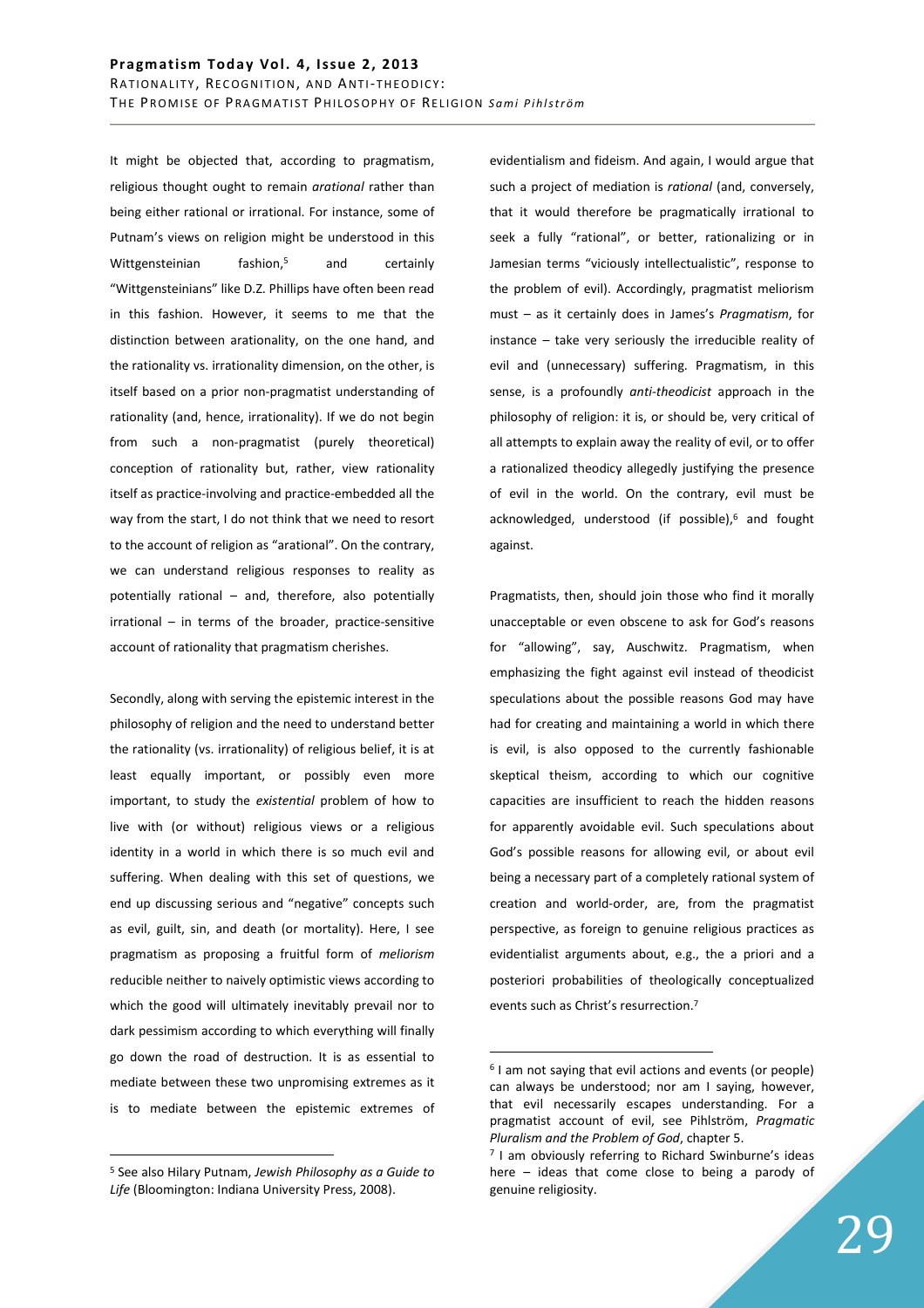## **"A new name for some old ways of thinking"**

When dealing with these two challenges, or interests the epistemic one and the existential one – pragmatism does not and must not claim that it is an absolutely novel approach never before proposed in any form by anyone. On the contrary, pragmatists (who, in James's memorable words, are only offering a "new name for some old ways of thinking") should clearly recognize their historical predecessors. One of those predecessors is undoubtedly Immanuel Kant, whose great insight in the philosophy of religion was that the religious and theological questions must be considered primarily on the basis of "practical philosophy", that is, ethics.<sup>8</sup> I see pragmatism as sharing this basically Kantian approach while not denying the epistemic and metaphysical significance of the philosophical study of religion. We are interested in the metaphysical (and epistemic) problems concerning the nature of reality, the possible existence or non-existence of the divinity, and our epistemic access to such matters, but as human beings embedded in our practices of life we are dealing with all this from an ethically loaded, value-laden, standpoint. For us as the kind of creatures we are, there simply is no noninterested standpoint to occupy in such matters.

Insofar as this Kantian-inspired *entanglement of ethics and metaphysics* is taken seriously, we may also say that pragmatism incorporates a modern, relaxed version of Kantian *transcendental philosophy*. The philosophical issues of religion are examined by paying attention to the ethical context within which they are so much as possible as objects of philosophically interested study for beings like us. This is, in a way, transcendental philosophy "naturalized". Therefore, it also may be suggested that pragmatism simultaneously proposes a *liberal form of naturalism*, distinguishing between a narrow (or "hard") scientistic naturalism from a more pluralistic (and "softer") form of naturalism according to which even religious qualities in experience can be humanly natural.<sup>9</sup>

Furthermore, the two interests I have distinguished are not dichotomously separable but, rather, deeply entangled (just like ethics and metaphysics are). The pragmatist philosopher of religion, and the pragmatist philosopher more generally, can and should make distinctions wherever and whenever they serve useful pragmatic purposes; what s/he should avoid is turning those distinctions that really make a difference to our inquiries into essentialistic and ahistorical fixed structures and dichotomies, dualisms that cannot possibly be bridged. Even so, there are problematic and even deeply wrong ways of entangling the two "interests" I have spoken about. For instance, when the problem of evil, which I have categorized under the "existential interest", is seen as a *purely* or even *primarily* epistemic and/or evidential issue having to do with the rationality of religious faith within an evidentialist context, $10$  things go seriously wrong.

It is, in short, unbelievable that there are philosophers who can speak about evil and suffering and use examples such as the Holocaust merely, or even primarily, in order to investigate an intellectual (or should I say, "rationalized") puzzle about the compatibility of divine omnipotence and benevolence with the existence of apparently avoidable suffering. These are intellectual exercises so cold that, in James's memorable words, "even hell-fire can't warm" them.

 $\overline{a}$ 

<sup>8</sup> See Kant's *Critique of Practical Reason* (*Kritik der praktischen Vernunft*, 1788) for details.

<sup>&</sup>lt;sup>9</sup> This comes close to the picture sketched by John Dewey in *A Common Faith* (New Haven, CT: Yale University Press, 1991; first published 1934).

<sup>10</sup> As it is, e.g., in Peter van Inwagen's remarkable book, *The Problem of Evil* (Oxford: Clarendon Press, 2008).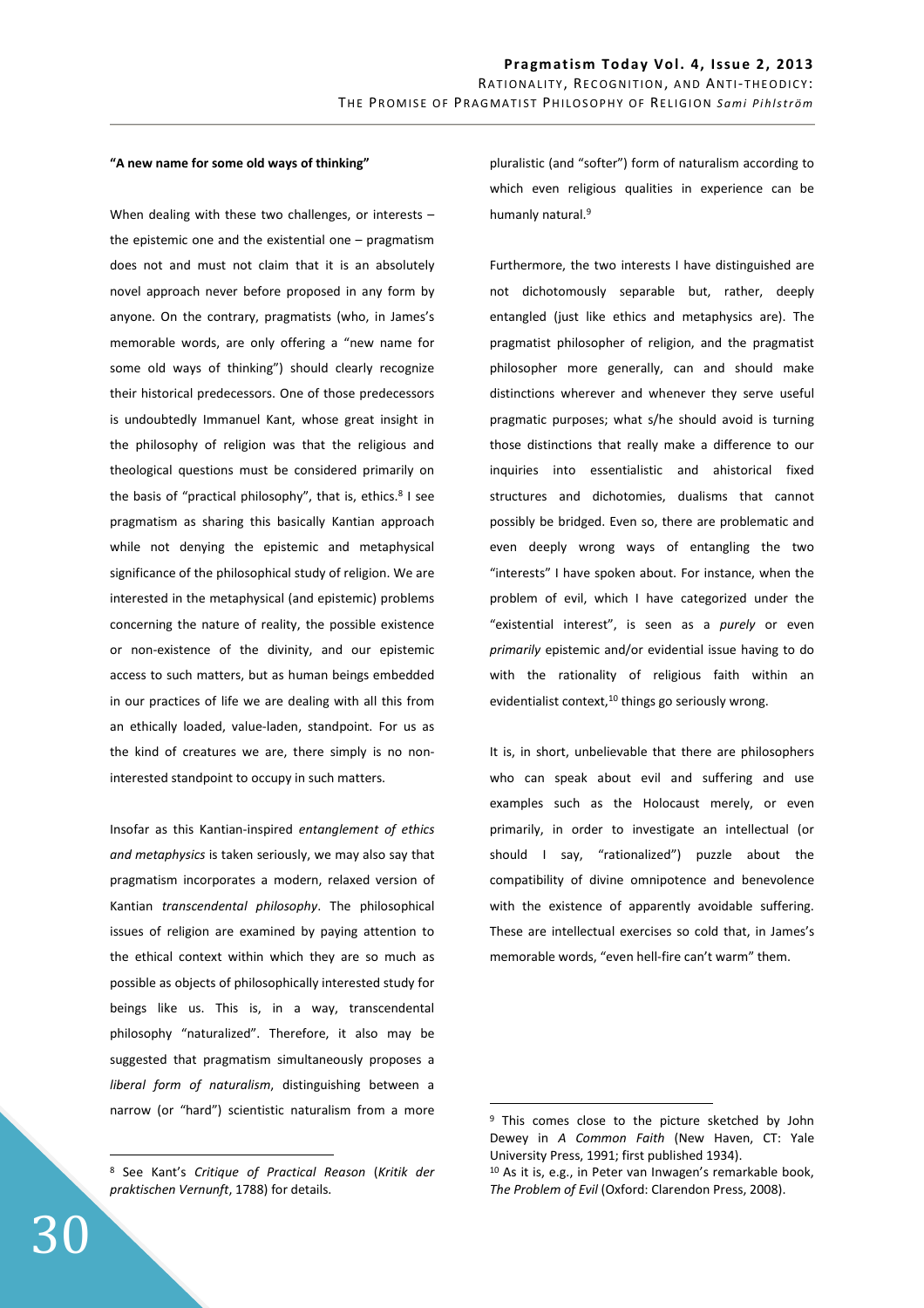# **Inquiry and mutual recognition**

One way of cashing out the special pragmatist promise I have been talking about is by formulating the issues concerning the rationality of religious belief and the appropriate reactions to the problem of evil in terms of the concept of *(mutual) recognition*, which must be rooted in not only the Hegelian discourse on *Anerkennung* but also the underlying Kantian idea of there being limits or boundaries that shape human cognitive and ethical life and need to be recognized by people (and groups) engaging in common projects of inquiry, understanding, and moral deliberation. Let me explain.

Since Hume and Kant, philosophers of religion have generally acknowledged that it is problematic, or even impossible, to ground theological and/or religious beliefs in rational demonstrations, such as the traditional "proofs" of God's existence. Kant, as was already noted above, drew a particularly sharp boundary between our cognitive capacities (that is, human reason and understanding), on the one hand, and matters of religious faith, on the other. Yet, while attempts to demonstrate the reality of God inevitably fail, according to Kant, God's existence and the immortality of the soul must (along with the freedom of the will) be accepted as "postulates of practical reason". Religious faith can only be grounded in what needs to be postulated to make sense of moral duty, not the other way round. Even so, theological issues are not beyond reason and rationality; they just require the *practical use* of reason, instead of theoretical or speculative use.

The concept of a *limit* is crucial for the entire post-Kantian paradigm in the philosophy of religion, and post-Kantian philosophy more generally. Kantian transcendental philosophy examines the necessary conditions for the possibility of, and thereby also the limits of, cognitive experience. Concepts and beliefs reaching out for the transcendent do not fall within those limits. According to Kant's famous dictum, he had to limit the scope of knowledge in order to make room for faith. This creates challenges for acts of recognition across boundaries constituted by the transcendental features of human capacities.

The central role played by notions such as limit, boundary, and reason opens up a number of fundamental issues in post-Kantian philosophy of religion (not only pragmatism) that can be approached in terms of theories of recognition. Most importantly, the boundary between religious belief and non-belief – or believers and non-believers – marks an intellectual, cultural, and political division that needs to be examined from the perspective of (mutual) recognition. In particular, such an examination may lead to novel ways of approaching the highly controversial issues of science vs. religion (or reason vs. faith) and thereby also the methodological debates within religious studies today.

The relevant issue of recognition here relates not only to the challenges of *recognizing different groups of people* (e.g., believers and non-believers) but also to the need to *recognize the relevant kind of limits dividing them*, as well as the reasons why those limits are taken to be there. These are often based on whether and how the relevant groups are recognized, or refused recognition, *as* certain specific kinds of groups or in some specific capacity. Accordingly, examinations of the limits of reason are, or contribute to, specifications of the *content* of the relevant act(s) of recognition. One must understand how "the other"  $-$  a person or a group "on the other side of the boundary"  $-$  employs certain concepts, especially normative concepts such as reason and rationality, in order to engage in any acts of recognition at all. Furthermore, one must realize that different people or groups may recognize the same limits (and each others' ways of recognizing them) or quite different limits.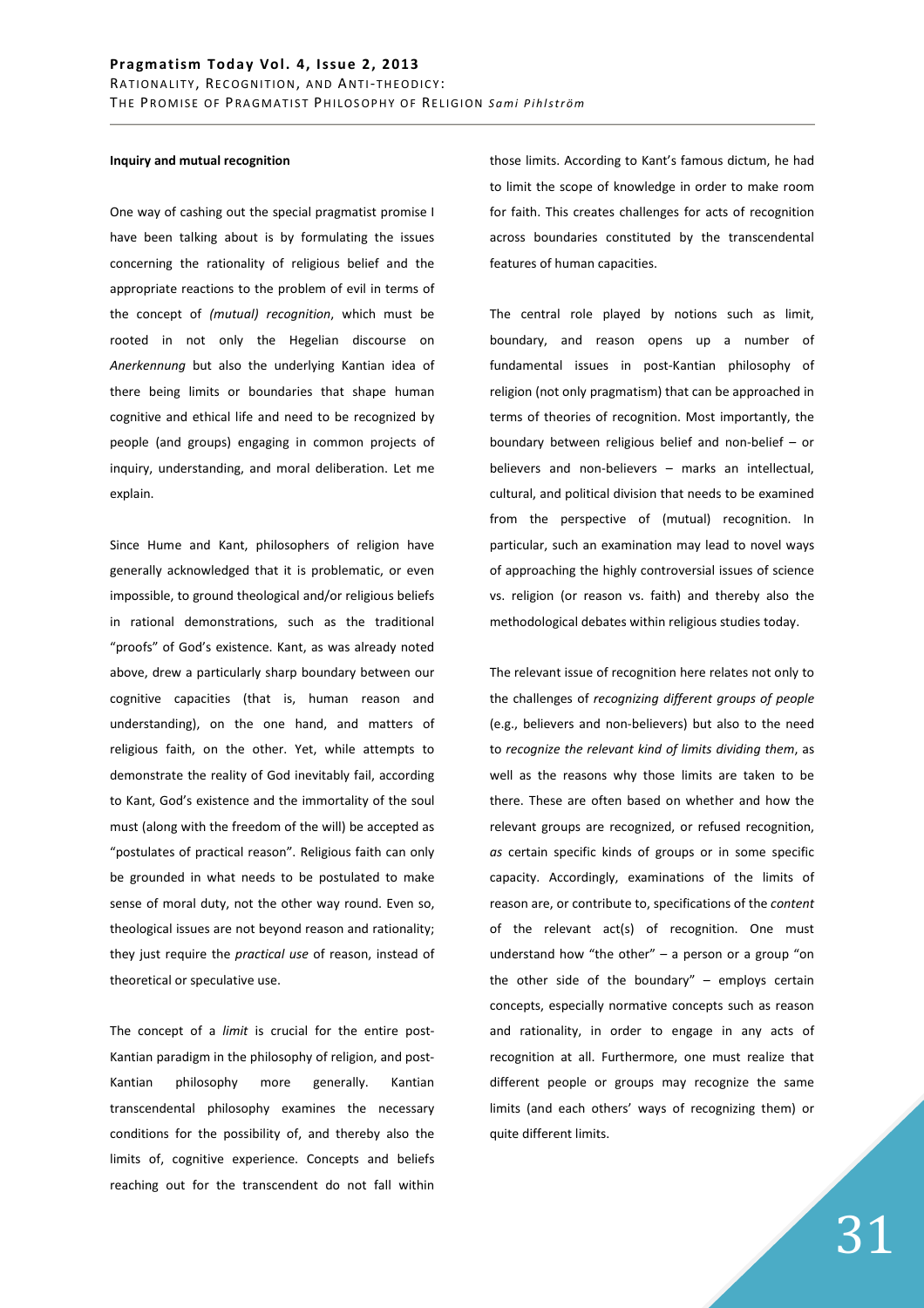For example, from the point of view of atheism, theists simply fail to recognize certain limitations of human reason, or intellectually responsible thought more generally: they postulate an immaterial spiritual being without having adequate evidence for its existence (and in many cases even without seeking or evaluating evidence in appropriate ways). As Kant already argued, no rational demonstration of God's existence is possible, and as Hume and many others have noted, the traditional "design" argument is highly implausible as well (although it continues to flourish in contemporary "intelligent design" theories). Conversely, theists may accuse atheists for a failure to respect another kind of limitation or boundary: scientifically-oriented atheists may believe in the unrestricted capacities of scientific research, or human reason-use more generally, in providing explanations to all phenomena and thus solving the mysteries of the universe. Believers often find it important to acknowledge that there may be "more things between heaven and earth" than rationalizing philosophy – or science – can ever demonstrate. Accordingly, there is a very important boundary between these two groups – theists and atheists, or believers and non-believers, or their respective ways of thinking – and both groups emphasize certain humanly inevitable limits that according to them should not be overstepped.

Issues of recognition, then, are not restricted to the mutual recognition among persons or groups (e.g., representing different religious or non-religious outlooks) as being epistemically or rationally entitled to their (religious or non-religious) views, but extend to the need to recognize (from the perspective of certain intellectual and/or ethical outlooks) certain limitations or boundaries that define the proper sphere of human experience, cognition, or reason-use, and even to the need to recognize different groups and people as actual or potential "recognizers" of quite different boundaries. The diverging ways in which theists and atheists recognize something as a boundary limiting human capacities should themselves be recognized by both groups – in a way that not merely tolerates these different boundary-drawings but acknowledges that there may be legitimately different ways of drawing them, without simply agreeing with the other party, either.

Various acts of recognition across the boundary dividing believers and non-believers may have as their content at least the following different types of recognition: one party may recognize the other as (i) human beings (e.g., with certain inviolable human rights), as (ii) thinkers capable of formulating thoughts and/or judgments with intelligible content, as (iii) actual or potential participants in political discussion and deliberation, and/or as (iv) "fellow inquirers" (e.g., possibly, philosophers) seeking the truth about the matter at issue (e.g., about God's existence or non-existence). These different specifications and qualifications of the content of the act of recognition involve quite different factual and normative commitments and expectations. For example, recognizing someone as a (fellow) inquirer in the pursuit of truth yields expectations significantly stronger than "merely" recognizing the same person or group as (a) member(s) of the human species, or even as sharing a common humanity in some stronger sense invoking, say, fundamental human rights. The different contents of acts of recognition may be crucially related to the concept of rationality: we may recognize someone as rational (as an inquirer, etc.) while disagreeing with her/him on fundamental issues – but can we also consistently disagree about the criteria of rationality itself?

A key meta-level issue in contemporary philosophy of religion is, therefore, *the very possibility of critical discussion of religious beliefs*. In order for such discussion to be possible across the boundary dividing believers and non-believers, both groups must in some sense recognize each other *as members of the same intellectual (and, presumably, ethical) community* – as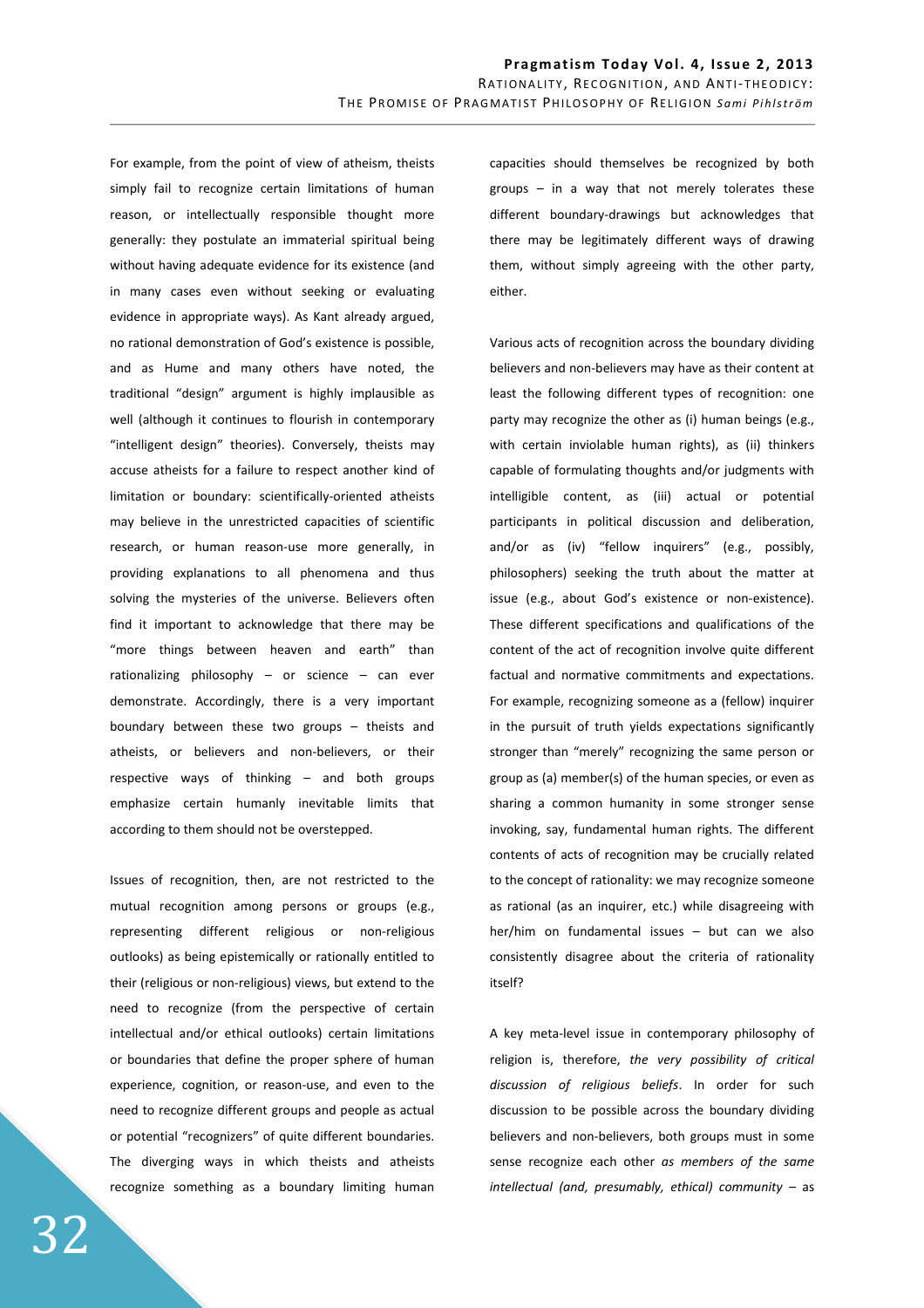# Pragmatism Today Vol. 4, Issue 2, 2013 RATIONALITY, RECOGNITION, AND ANTI-THEODICY: THE PROMISE OF PRAGMATIST PHILOSOPHY OF RELIGION Sami Pihlström

rational discussion partners – and thus in a sense overcome or at least reconsider the boundaries dividing them from each other. In order for such discussion to extend to ethical and political matters related to religion, the rival groups must also recognize each other as belonging to the same moral and political community. (However, again we should avoid drawing another sharp limit between intellectual matters, on the one side, and moral or political ones, on the other; this division plays only a heuristic role here.) The issues of recognition arising in this situation can again be philosophically analyzed by means of the model of recognition developed by scholars of recognition following Hegel, Axel Honneth, and others. $11$  The pragmatist philosopher's job in this situation is to examine critically the conceptual presuppositions for the possibility of the relevant kind of mutual recognition acts. For a pragmatist philosopher, such presuppositions are always inevitably practice-embedded – in short, habits of action.

The actual or potential acts of recognition occurring between, say, Christians and scientific atheists (or "new atheists") are highly contextual (that is, in need of various specifications and qualifications), and interpretations of their exact content will remain at these groups' and their members' own responsibility in the specific historical and cultural situations they find themselves in. The occasionally heated discussion around new atheism today may, however, benefit from an enhanced understanding of the general structures and practices of recognition. The role that religious considerations might play in public debates, including political discourse, is obviously also an issue for which theories of recognition are quite explicitly relevant.<sup>12</sup>

 $\overline{a}$ 

If Christian believers and "new atheists" are able to recognize each other ethically, politically, and/or intellectually, can they also recognize each others' belonging to the same community of inquirers (a community that is, arguably, constituted by mutual acts of recognition)? That is, can they recognize each other as "fellow inquirers" committed to the pursuit of truth? Could they do this even while maintaining very different normative conceptions of the role of reason and evidence in the evaluation of religious thought and beliefs, recognizing quite different (both factual and normative) limits for human though and capacities? Examining these questions pragmatically, from the point of view of the theory of recognition, can again be expected to lead to rearticulations of the traditional issues of, say, evidentialism vs. fideism in the philosophy of religion. Thus, it will also be necessary to pragmatically re-evaluate the mainstream methods of contemporary philosophy of religion, seeking to critically transform the methodology of the field from the perspective of the theory of recognition. In brief, the different ways in which evidence can and ought to be taken into account in the evaluation of the rationality of religious belief must themselves be subjected to a critical examination in terms of actual and potential structures of recognition: an evidentialist (or antievidentialist, for that matter) methodology in the philosophy of religion must be grounded in (potential) acts of recognition across the post-Kantian boundaries identified above.

<sup>&</sup>lt;sup>11</sup> In addition to contemporary classics such as Axel Honneth's *Kampf um Anerkennung* (Frankfurt am Main: Suhrkamp, 1995), recent works by scholars like Arto Laitinen and Risto Saarinen should be consulted. (In this essay I cannot provide adequate references to this growing literature, but I do hope to address the relations between pragmatist philosophy of religion and theories of recognition on another occasion in more detail.)

<sup>12</sup> Recent contributions to this discussion include, e.g.,

Jürgen Habermas's, Martha Nussbaum's, Thomas Schmidt's, Juha Sihvola's, and many others' attempts to define the legitimate area of religious beliefs in political discourse. Let me here just refer to Schmidt, "Reflexionsgleichgewicht: Die Rechtfertigung von Gerechtigkeit in einer pluralen Welt", in Thomas Schmidt *et al*. (eds.), *Herausforderungen der Modernität*  (Würzburg: Echter, 2012), pp. 137-158.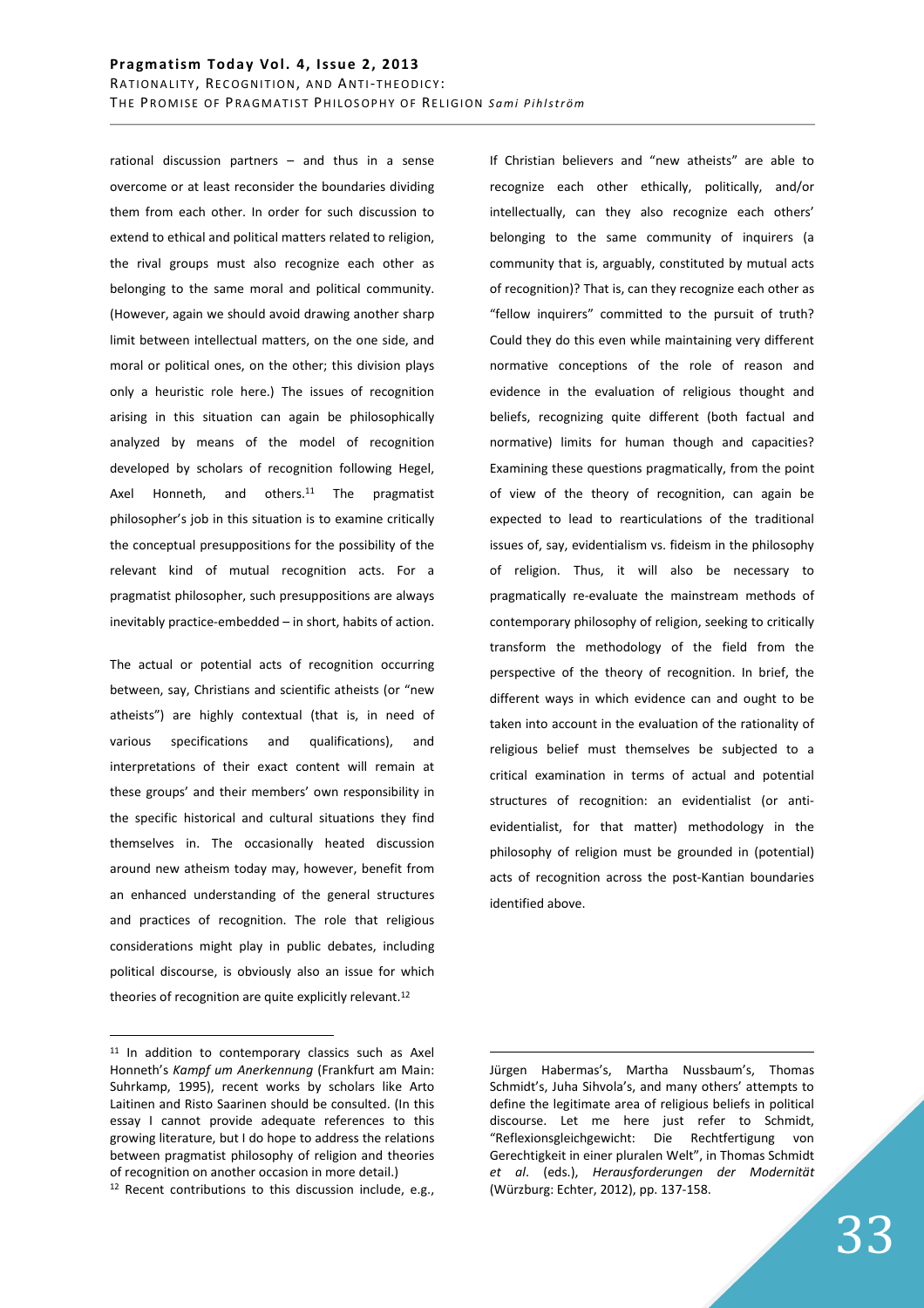## **Science and religion (again)**

What *is* it to recognize someone or some group as belonging to the same intellectual community of inquirers? What is it to be committed to a membership in such a community? Is this ultimately a matter of recognizing certain *people* ("fellow inquirers") as rational (or attributing some other normative properties to them) or of recognizing certain *methodological norms or criteria* as valid or binding?<sup>13</sup> Are these acts of recognition essentially different from the corresponding acts required for one's being able to live in a moral, political, and/or religious community? One research hypothesis that a pragmatist could examine further is that the structures of recognition at work in these various cases can be used to clarify and evaluate certain important cases of conflict, e.g., situations in which one's intellectual duties seem to run into conflict with one's religious (or, possibly, ethical) commitments. The very notion of an intellectual duty, investigated in what is often called the "ethics of belief", could thereby also be analyzed and redefined.<sup>14</sup>

Moreover, it may be asked why the relatively heterogeneous "scientific worldview" is usually regarded as a single and unified picture of the world maintained by a single, unified community of inquirers based on relations of mutual recognition, even though that worldview is itself undeniably full of tensions and disagreements (and so arguably *fails* to be a unified worldview at all).<sup>15</sup> Why should religious views be

automatically excluded from such a worldview? This is again a question addressing our practices of recognition. It is not immediately obvious why, for instance, the different philosophical interpretations of basic ontological structures of reality – regarding, e.g., universals (realism vs. nominalism) or modalities – would be any less dramatic conflicts of reason or rationality than the opposition between theism and atheism. Why do, say, realists and nominalists belong to the same community of rational inquirers committed to a scientific worldview and to the same rational methods of inquiry, while theists (according to new atheists, at least) do not? Analyzing these relations of recognition, or the lack thereof, is a key task for both pragmatists and nonpragmatists today, regarding both philosophy of religion and interdisciplinary religious studies.<sup>16</sup>

In cases of extreme intellectual conflict (between, say, conservative Christian fundamentalism and militant new atheism), there is little hope for mutual recognition or even tolerance. In some other cases, including the much narrower gap between liberal Christianity and, say, philosophical agnosticism based on some version of nonreductive naturalism rather than eliminative scientism, it is possible to aim not only at tolerance but at deep mutual respect grounded in acts of recognition. Even then, the somewhat conflicting accounts of reason and its role in religion and theology must be considered, though. It might be suggested that a kind of *intolerance* may already be built into the Enlightenment project of reason-use itself, if the latter is understood as being committed to the idea that the "best argument" necessarily "wins" and that argumentative and/or

 $\overline{a}$ 

<sup>13</sup> Such as, e.g., Charles S. Peirce's characterization of the scientific method in his famous 1877 essay, "The Fixation of Belief", reprinted in *The Essential Peirce*, vol. 1, eds. Nathan Houser *et al*. (Bloomington: Indiana University Press, 1992).

<sup>14</sup> For novel pragmatist contributions to the ethics of belief discussion, inspired by James, see Henrik Rydenfelt and Sami Pihlström (eds.), *William James on Religion* (Basingstoke: Palgrave, forthcoming 2013).

<sup>15</sup> Compare this to the discussion of the "disunity of science", e.g., in John Dupré, *The Disorder of Things: The Disunity of Science as a Working Hypothesis* (Chicago:

University of Chicago Press, 1993).

<sup>&</sup>lt;sup>16</sup> Furthermore, the challenges posed by "postmodern" trends in the philosophy of religion – e.g., attempts to "save" religion from "onto-theological" doctrines postulating divine reality beyond language – may also be re-examined from this perspective. How does the postmodern project of deliberately blurring all rational, normative, and other boundaries change this problem framework?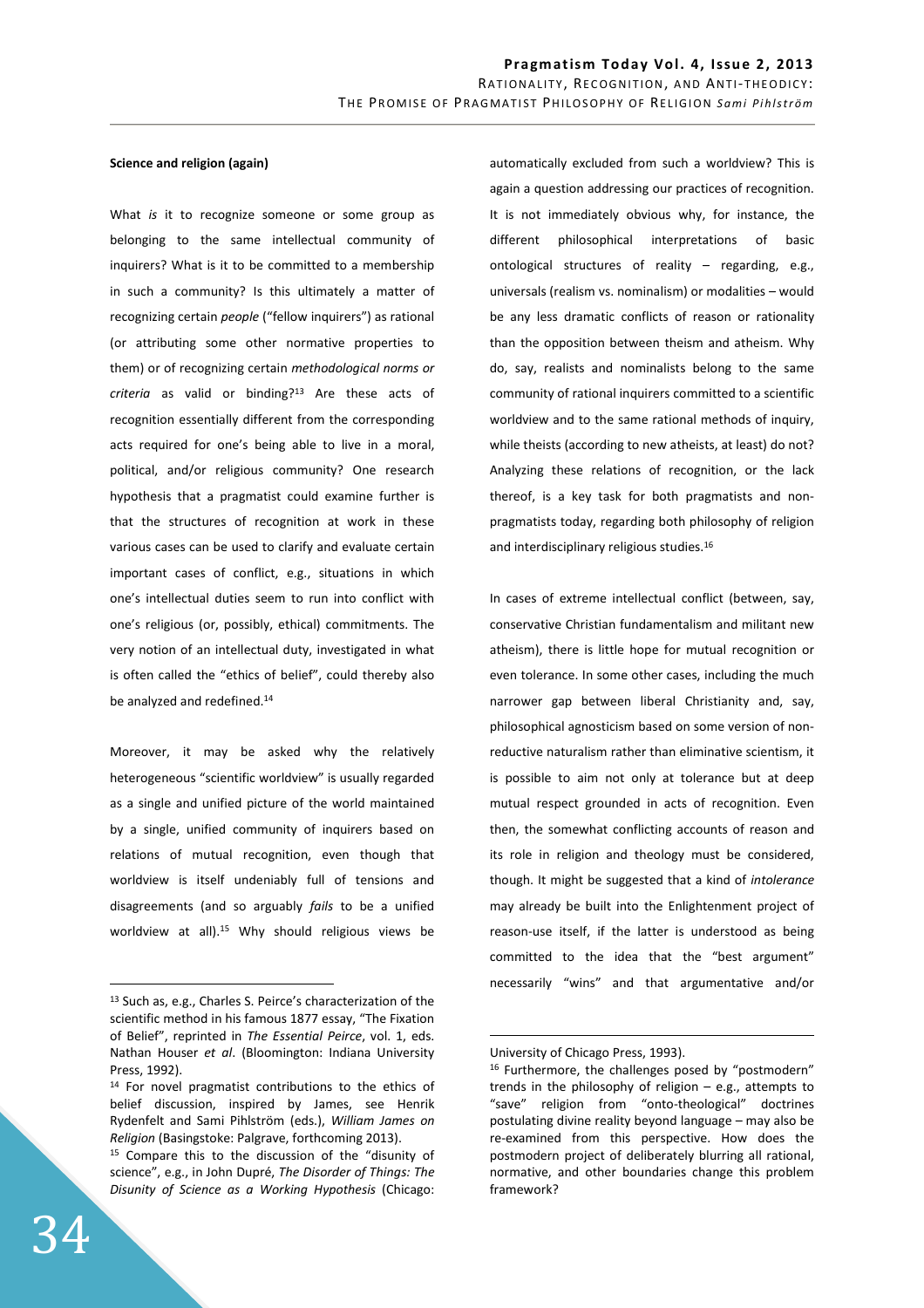intellectual considerations always ought to be followed "wherever they lead". Philosophical argumentation may itself have (e.g., ethical) limitations that again need to be duly recognized.<sup>17</sup> The pragmatist will therefore also need to consider models of recognition that can be employed in a self-critical examination of one's ethical limitations, and those of the groups and social practices one engages in: it should be possible to recognize (while disagreeing with) a perspective from which one's argumentation, however intellectually sound, leads to ethically problematic conclusions.

Religious believers may also maintain that the scientific and explanatory discourse manifested in, e.g., cognitive study of religion today fails to appreciate yet another kind of limit that must be recognized. This could be called *the limits of scientific explanation*. Religious practices or forms of life, some believers may argue, can only be adequately understood "from within"; to attempt to explain them causally and/or with reference to, e.g., evolutionary history from an external nonreligious point of view sets a serious limitation for the adequate understanding of religious life *qua* religious. Here the critical discussion of the recently influential cognitive paradigm in religious studies could be connected with the Wittgensteinian orientation in the philosophy of religion, which emphasizes understanding rule-governed practices and/or forms of life from within them – and comes in that respect close to pragmatism. Again, the limits between these two groups – not identical to the groups of atheists and believers – may be crossed by means of mutual recognition. And again the same kind of questions arise: can, e.g., a cognitive scholar of religion and a Wittgensteinian philosopher emphasizing the fundamental differences between religious forms of life and scientific appeals to reason and evidence even recognize each other as members of the same intellectual community of inquirers committed

 $\overline{a}$ 

to shared conceptions of reason, rationality, and science? Is religion a special case here, fundamentally different from science or everyday reasoning? Pragmatism may, by offering its middle path, facilitate such processes of mutual recognition among participants of these and other practices.

#### **Concluding remarks and open issues**

Possibly – returning to the second way in which pragmatism offers us a "promise", namely, the existential one – an even more important boundary can be perceived to lie between those (religious or nonreligious) thinkers who maintain that religious thought requires a theodicy – and who may further disagree about whether this requirement can be satisfied – and those who deny this, possibly arguing that theodicies are pseudo-religious or even blasphemous attempts to overstep yet another human limitation, our incapacity to fully understand evil and suffering.<sup>18</sup> The problem of evil has, as is well known, developed considerably in the course of intellectual history; a general pattern of development seems to be the transformation of an originally more or less purely theological problem into a less unified ethico-political set of issues connected with questions of historical memory and recognition, that is, questions of how to adequately recognize the historical and social reality of evil and its victims and their suffering. One open question here, still insufficiently addressed, is whether there is in some usefully definable sense just one single "problem of evil" in its different historical and contemporary manifestations or whether there is, rather, a whole set of quite different problems that have little do with each other. For example, are those contemporary theorists of evil who engage in a theological debate (e.g., van Inwagen) working on the "same" problem of evil as those who deliberately bracket theological and religious considerations,

<sup>17</sup> I deal with this issue in Sami Pihlström, *Transcendental Guilt: Reflections on Ethical Finitude* (Lanham, MD: Lexington Books, 2011), chapter 4.

<sup>18</sup> Cf. Pihlström, *Pragmatic Pluralism and the Problem of God*, chapter 5.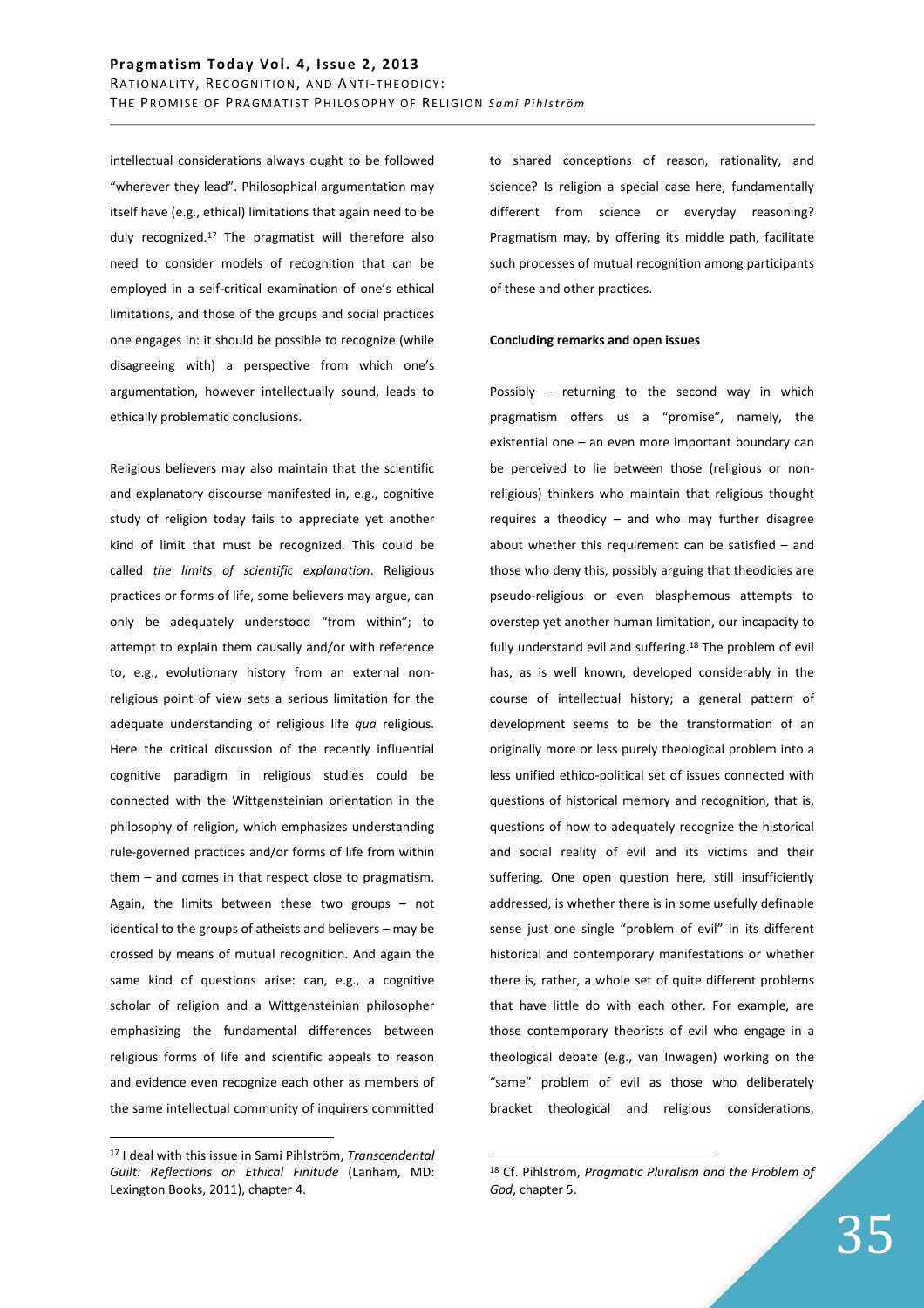focusing on the historical and political dimensions of the matter (e.g., Richard Bernstein)?<sup>19</sup> Pragmatism could illuminate this issue as well, refusing to draw a principled boundary between non-religious and explicitly religious ways of addressing the problem of evil. Such dichotomies may hinder the enhancement of understanding instead of illuminating the nature of evil; clearly, no pragmatist should stick to dichotomies that are an obstacle to inquiry.

Again, a key question that needs to be addressed in any pragmatist inquiry into evil is this: can the "theodicist" and "anti-theodicist" (as we may call them) recognize each other as belonging to the same community of inquirers (thinkers) attempting to understand, and cope with, the presence of evil and suffering in human experience? Or is the gap dividing them too wide for any genuine recognition to take place, given that the antitheodicist may believe that the theodicist is fundamentally ethically misguided in her/his attempt to "justify God's ways to men"? Can these two groups, or ethico-intellectual orientations, even tolerate each others' views on the proper religious response to human suffering and evil?

Without seeking to settle this issue here, I want to address one more worry.<sup>20</sup> Pragmatism claims to take seriously the genuine human practices people engage in – religious and non-religious. Now, "common people" (whoever they are) engaging in those practices may in some cases very well find theodicies plausible and even consoling. They may, and indeed often do, speculate about God's reasons for allowing horrible events such as the Holocaust to happen. What should the pragmatist say? This is once again a matter of recognition – and of thereby seeking sufficient common ground enabling critical inquiry. Certainly the pragmatist, while taking seriously our common human practices, should not simply agree with those engaging in such "common practices", any more than they should agree with conservative supernaturalist believers (e.g., creationists), for instance. Instead, the pragmatist seriously advancing inquiry into the nature of evil and into proper religious responses to it should seek to critically persuade religious believers out of their theodicist predicament. There is in pragmatist philosophy of religion ample room for normative discussion of the criteria of "genuine religiosity", as distinguished from pseudo-religion or superstition.<sup>21</sup> But there is certainly no easy solution available here, no royal road to drawing such distinctions.

I have emphasized pragmatism as a middle path between the implausible extremes of evidentialism and fideism. If there were more space and time, it would be interesting to further reflect on this proposal to develop pragmatism as a critical *via media<sup>22</sup>* by making a comparison to an apparently very different but on a closer look interestingly related position developed by Richard Kearney, also intended as a middle ground option between traditional theisms and atheisms, offering an intriguing contribution to the issue of evil.<sup>23</sup> I see Kearney's "anatheism" as analogous to the kind of pragmatism I am defending in relation to both the epistemic and the ethical interest distinguished above. Both the pragmatist (in my sense) and the anatheist seek to move beyond the standard dichotomies between evidentialism and fideism, or theism and atheism; both also reject all rationalizing attempts to resolve the problem of evil as manifestations of "vicious intellectualism".

 $\overline{a}$ 

<sup>19</sup> See van Inwagen, *Problem of Evil* (cited above); and Richard Bernstein, *Radical Evil: A Philosophical Interrogation* (Cambridge: Polity Press, 2002). <sup>20</sup> This was raised by Niek Brunsveld in discussion.

<sup>21</sup> See again Pihlström, *Pragmatic Pluralism and the Problem of God*, "Conclusion".

<sup>22</sup> Cf. also Sami Pihlström, *Pragmatist Metaphysics: An Essay on the Ethical Grounds of Metaphysics* (London: Continuum, 2009).

<sup>23</sup> Richard Kearney, *Anatheism* (New York: Columbia University Press, 2010).